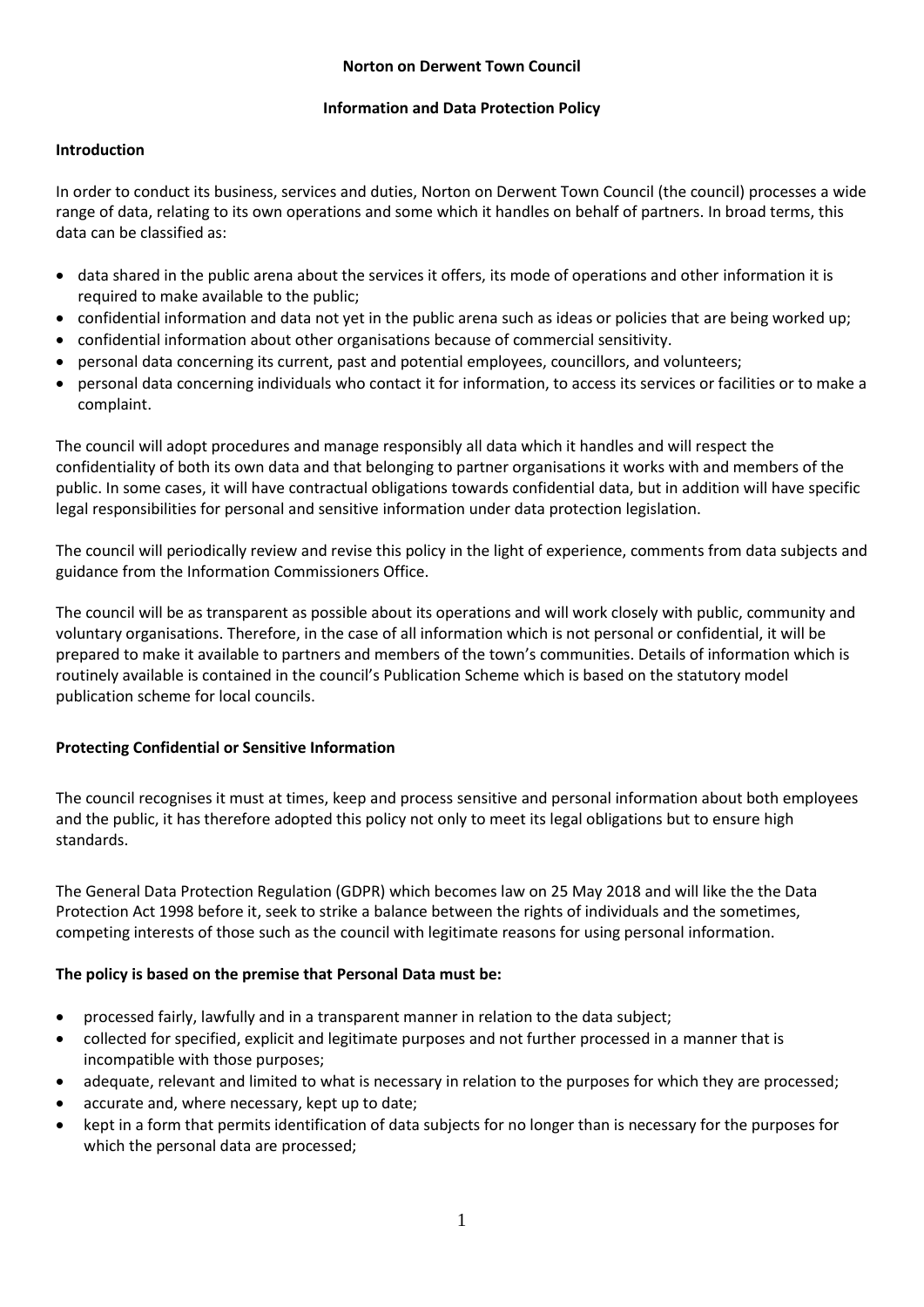processed in a manner that ensures appropriate security of the personal data including protection against unauthorised or unlawful processing and against accidental loss, destruction or damage, using appropriate technical or organisational measures.

## **Data Protection Terminology**

**Data subject** - means the person whose personal data is being processed.

That may be an employee, prospective employee, associate or prospective associate of BTC or someone transacting with it in some way, or an employee, Member or volunteer with one of our clients, or persons transacting or contracting with one of our clients when we process data for them.

**Personal data** - means any information relating to a natural person or data subject that can be used directly or indirectly to identify the person.

It can be anything from a name, a photo, and an address, date of birth, an email address, bank details, and posts on social networking sites or a computer IP address.

**Sensitive personal data** - includes information about racial or ethnic origin, political opinions, and religious or other beliefs, trade union membership, medical information, sexual orientation, genetic and biometric data or information related to offences or alleged offences where it is used to uniquely identify an individual.

**Data controller** - means a person who (either alone or jointly or in common with other persons) (e.g. Town Council, employer, council) determines the purposes for which and the manner in which any personal data is to be processed.

**Data processor** - in relation to personal data, means any person (other than an employee of the data controller) who processes the data on behalf of the data controller.

**Processing information or data** - means obtaining, recording or holding the information or data or carrying out any operation or set of operations on the information or data, including:

- organising, adapting or altering it
- retrieving, consulting or using the information or data
- disclosing the information or data by transmission, dissemination or otherwise making it available
- aligning, combining, blocking, erasing or destroying the information or data. regardless of the Technology used.

The council processes **personal data** in order to:

- fulfil its duties as an employer by complying with the terms of contracts of employment, safeguarding the employee and maintaining information required by law;
- pursue the legitimate interests of its business and its duties as a public body, by fulfilling contractual terms with other organisations, and maintaining information required by law;
- monitor its activities including the equality and diversity of its activities;
- fulfil its duties in operating the business premises including security;
- assist regulatory and law enforcement agencies;
- process information including the recording and updating details about its councillors, employees, partners and volunteers;
- process information including the recording and updating details about individuals who contact it for information, or to access a service, or make a complaint;
- undertake surveys, censuses and questionnaires to fulfil the objectives and purposes of the council;
- undertake research, audit and quality improvement work to fulfil its objects and purposes;
- carry out council administration.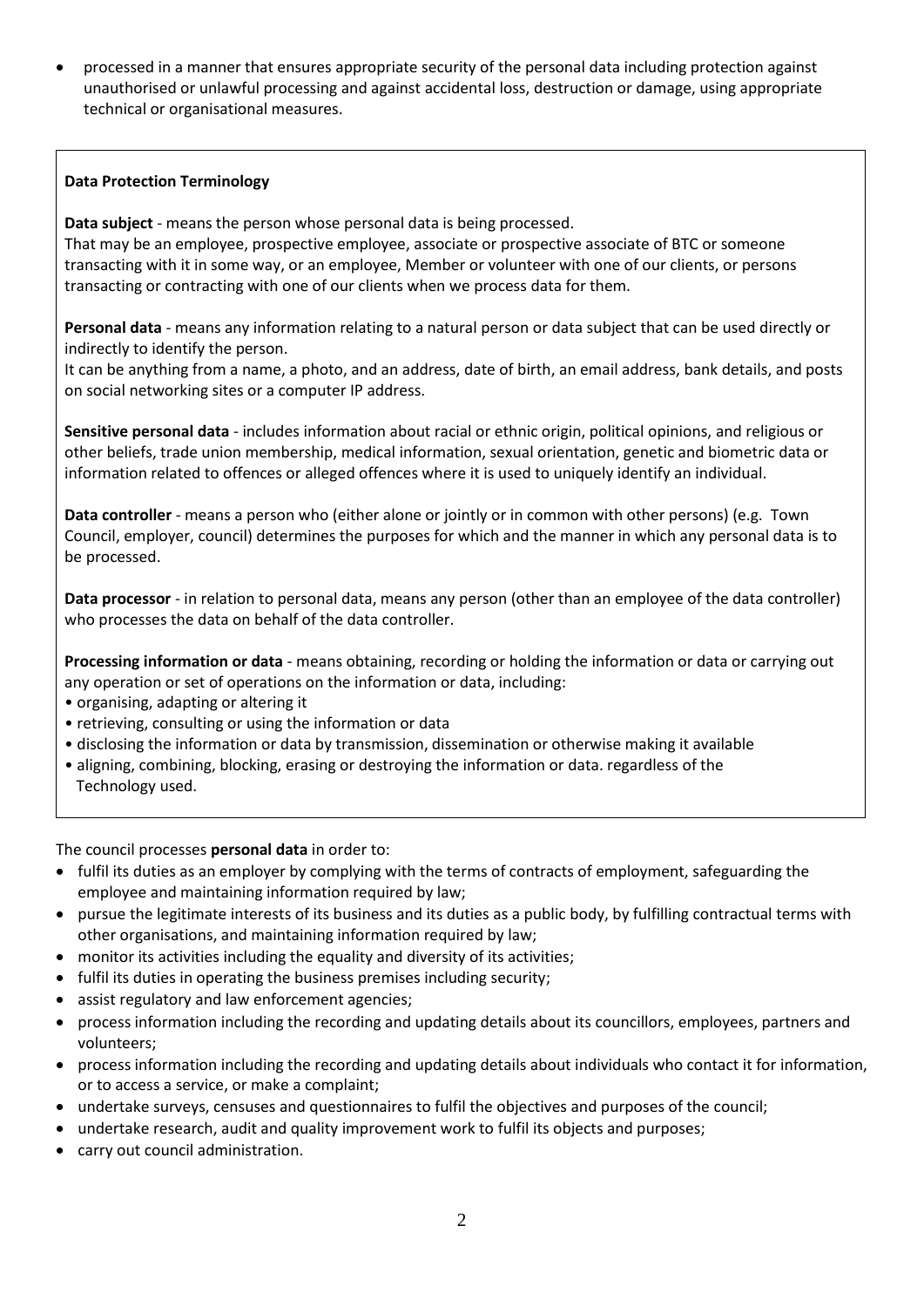Where appropriate and governed by necessary safeguards we will carry out the above processing jointly with other appropriate bodies from time to time.

# **The council will ensure that at least one of the following conditions is met for personal information to be considered fairly processed:**

- the individual has consented to the processing;
- processing is necessary for the performance of a contract or agreement with the individual;
- processing is required under a legal obligation;
- processing is necessary to protect the vital interests of the individual;
- processing is necessary to carry out public functions.

Particular attention is paid to the processing of any **sensitive personal information** and the council will ensure that at least one of the following conditions is met:

- Explicit consent of the individual
- Required by law to process the data for employment purposes
- A requirement in order to protect the vital interests of the individual or another person

#### **Who is responsible for protecting a person's personal data?**

The council as a corporate body has ultimate responsibility for ensuring compliance with the Data Protection legislation. The council has delegated this responsibility day to day to the Town Clerk.

- email: norton.tc@btconnect.com
- Phone: 01653 695348
- Correspondence: The Town Clerk, Norton on Derwent Town Council, 84b Commercial Street, Norton, YO17 9ES

The council has also appointed an external Data Protection Officer to ensure compliance with Data Protection legislation who may be contacted at: Yorkshire Local Councils Associations, York House, Outgang Lane, Osbaldwick, York, YO19 5UP, 01904 436622, [admin@yorkshirelca.gov.uk](mailto:admin@yorkshirelca.gov.uk)

#### **Diversity Monitoring**

The council monitors the diversity of its employees, and councillors, in order to ensure that there is no inappropriate or unlawful discrimination in the way it conducts its activities. It undertakes similar data handling in respect of prospective employees. This data will always be treated as confidential. It will only be accessed by authorised individuals within the council and will not be disclosed to any other bodies or individuals. Diversity information will never be used as selection criteria and will not be made available to others involved in the recruitment process. Anonymised data derived from diversity monitoring will be used for monitoring purposes and may be published and passed to other bodies.

The council will always give guidance on personnel data to employees, councillors, partners and volunteers through a Privacy Notice and ensure that individuals on whom personal information is kept are aware of their rights and have easy access to that information on request.

Appropriate technical and organisational measures will be taken against unauthorised or unlawful processing of personal data and against accidental loss or destruction of, or damage to, personal data. Personal data shall not be transferred to a country or territory outside the European Economic Areas unless that country or territory ensures an adequate level of protection for the rights and freedoms of data subjects in relation to the processing of personal data.

#### **Information provided to us**

The information provided (personal information such as name, address, email address, phone number) will be processed and stored so that it is possible for us to contact, respond to or conduct the transaction requested by the individual. By transacting with the council, individuals are deemed to be giving consent for their personal data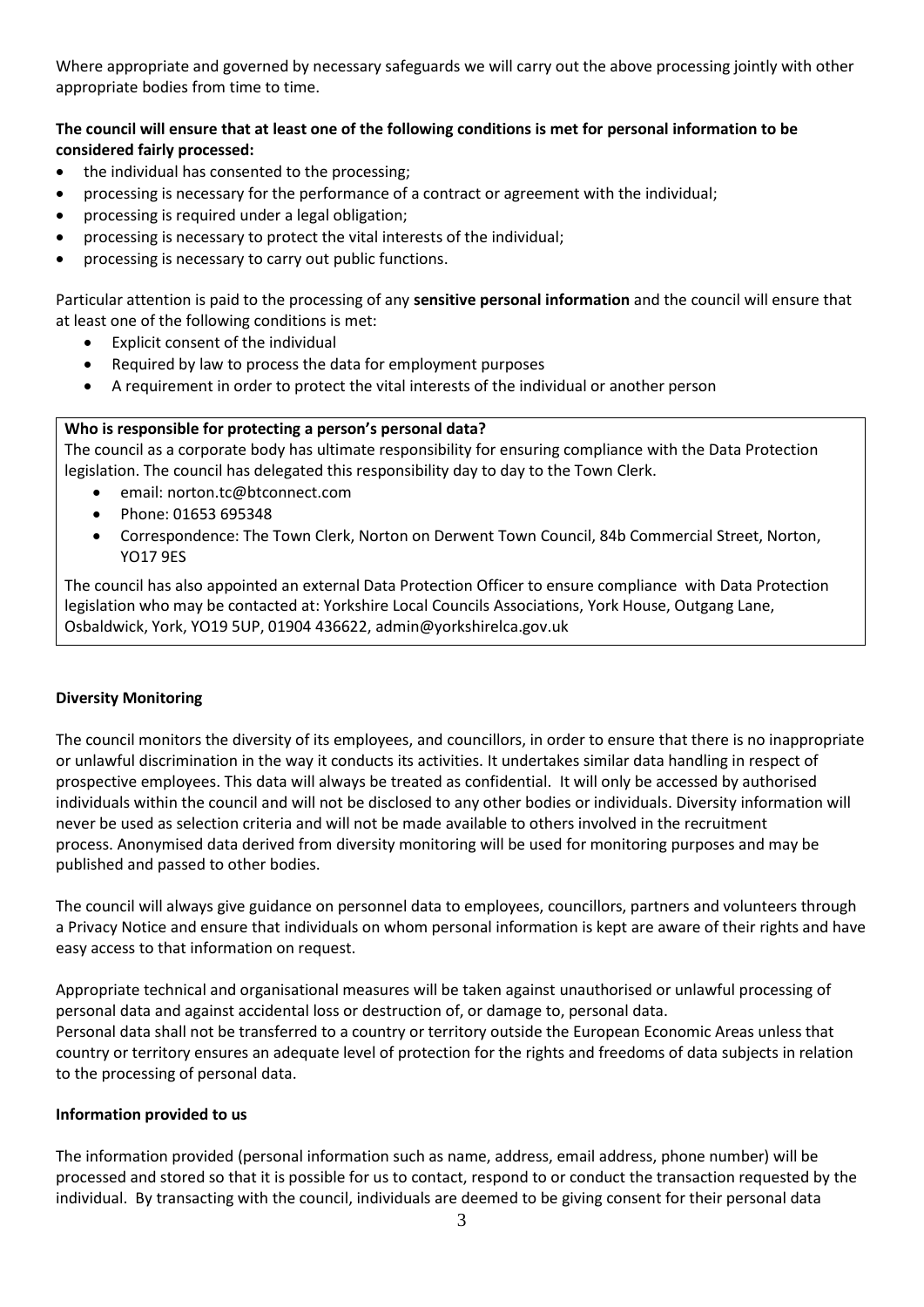provided to be used and transferred in accordance with this policy, however where ever possible specific written consent will be sought. It is the responsibility of those individuals to ensure that the council is able to keep their personal data accurate and up-to-date. The personal information will be not shared or provided to any other third party or be used for any purpose other than that for which it was provided.

## **The Councils Right to Process Information**

General Data Protection Regulation (and Data Protection Act) Article 6 (1) (a) (b)(c) and (e)

- processing is with consent of the data subject, or
- processing through contractual necessity;
- processing is necessary for compliance with a legal obligation;
- processing is necessary for the performance of tasks carried out by a public authority acting in the public interest.

### **Information Security**

The council cares to ensure the security of personal data. We make sure that your information is protected from unauthorised access, loss, manipulation, falsification, destruction or unauthorised disclosure. This is done through appropriate technical measures and appropriate policies.

We will only keep your data for the purpose it was collected for and only for as long as is necessary, after which it will be deleted.

### **Children**

We will not process any data relating to a child (under 13) without the express parental/ guardian consent of the child concerned.

### **Rights of a Data Subject**

**Access to Information:** an individual has the right to request access to the information we have on them. They can do this by contacting our clerk or Data Protection Officer:

**Information Correction:** If they believe that the information we have about them is incorrect, they may contact us so that we can update it and keep their data accurate. Please contact the Town Clerk.

**Information Deletion:** If the individual wishes the council to delete the information about them, they can do so by contacting the Town Clerk.

**Right to Object:** If an individual believes their data is not being processed for the purpose it has been collected for, they may object by contacting the Town Clerk or Data Protection Officer.

The council does not use automated decision making or profiling of individual personal data.

**Complaints:** If an individual has a complaint regarding the way their personal data has been processed, they may make a complaint to the Town Clerk, Data Protection Officer or the Information Commissioner's Office **[casework@ico.org.uk](mailto:casework@ico.org.uk)** Tel: 0303 123 1113.

The council will always give guidance on personnel data to employees.

The council will ensure that individuals on whom personal information is kept are aware of their rights and have easy access to that information on request.